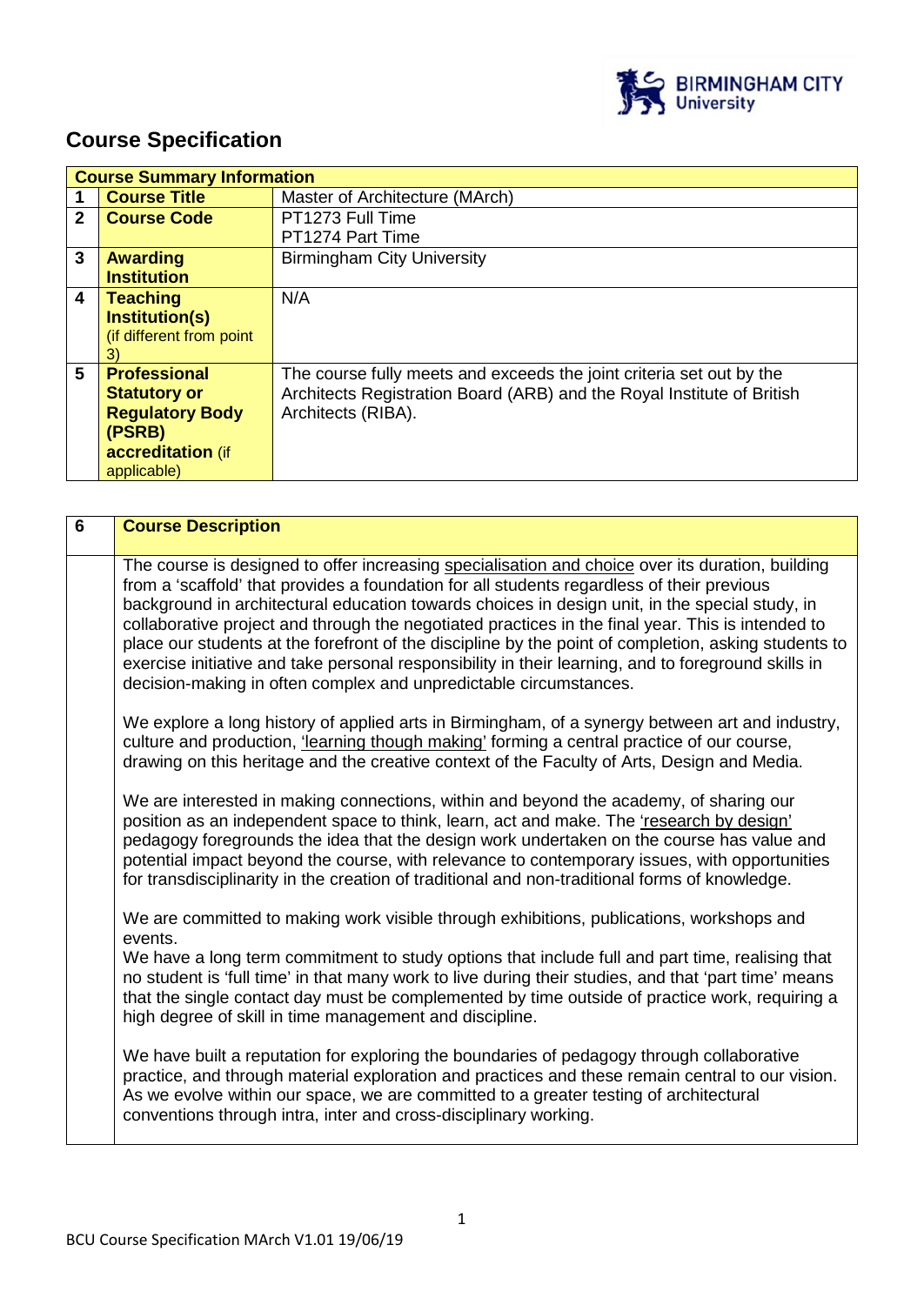

|    | <b>Course Awards</b>                   |  |                |
|----|----------------------------------------|--|----------------|
| 7a | <b>Name of Final Award</b><br>Level    |  | <b>Credits</b> |
|    |                                        |  | <b>Awarded</b> |
|    | Master of Architecture                 |  | 240            |
| 7b | <b>Exit Awards and Credits Awarded</b> |  |                |
|    | Postgraduate Certificate Architecture  |  | 60             |
|    | Postgraduate Diploma Architecture      |  | 120            |
|    |                                        |  |                |

| -8 | <b>Derogation from the University Regulations</b>                                                                |
|----|------------------------------------------------------------------------------------------------------------------|
|    | 1. Compensation of marginally failed modules is not permitted                                                    |
|    | 2. Condonement of failed modules is not permitted                                                                |
|    | 3. The final award of MArch is based on the overall average of all Stage 2 modules equivalent to<br>120 credits. |

| -9                      | <b>Delivery Patterns</b> |                             |                          |         |
|-------------------------|--------------------------|-----------------------------|--------------------------|---------|
| <b>Mode(s) of Study</b> |                          | <b>Location(s) of Study</b> | <b>Duration of Study</b> | Code(s) |
| Full-time               |                          | <b>City Centre</b>          | 2 Years                  | PT1273  |
| Part-time               |                          | <b>City Centre</b>          | 3 Years                  | PT1274  |

| 10 | <b>Entry Requirements</b>                                                                                                |
|----|--------------------------------------------------------------------------------------------------------------------------|
|    | The admission requirements for this course are stated on the course page of the BCU website at<br>https://www.bcu.ac.uk/ |

| 11                      | <b>Course Learning Outcomes</b>                                                                                                                                                                                                                   |
|-------------------------|---------------------------------------------------------------------------------------------------------------------------------------------------------------------------------------------------------------------------------------------------|
|                         | Knowledge & Understanding                                                                                                                                                                                                                         |
| $\blacktriangleleft$    | Evaluate the impact of the histories and theories of architecture and the related arts,<br>technologies and human including the fine arts as an influence on the quality of architectural<br>design.                                              |
| $\overline{2}$          | Appraise the relationship between people and buildings, and between buildings and their<br>environment, and the need to relate buildings and the spaces between them to human needs<br>and scale, in the advancement of complex design proposals. |
| $\mathbf{3}$            | Assess the relevance of the theories of urban design and the planning of communities and<br>current planning policy and development control legislation, including social, environmental and<br>economic aspects, to design development.          |
| $\overline{\mathbf{4}}$ | Assess how the industries, organisations, regulations and procedures related to the practice of<br>architecture impact on the translation of design concepts into buildings and integrating plans into<br>overall planning.                       |
|                         | <b>Cognitive &amp; Intellectual Skills</b>                                                                                                                                                                                                        |
| 5                       | Formulate a conceptual and critical approach to architectural design that integrates and satisfies<br>the aesthetic aspects of a building and the technical requirements of its construction and the<br>needs of the user.                        |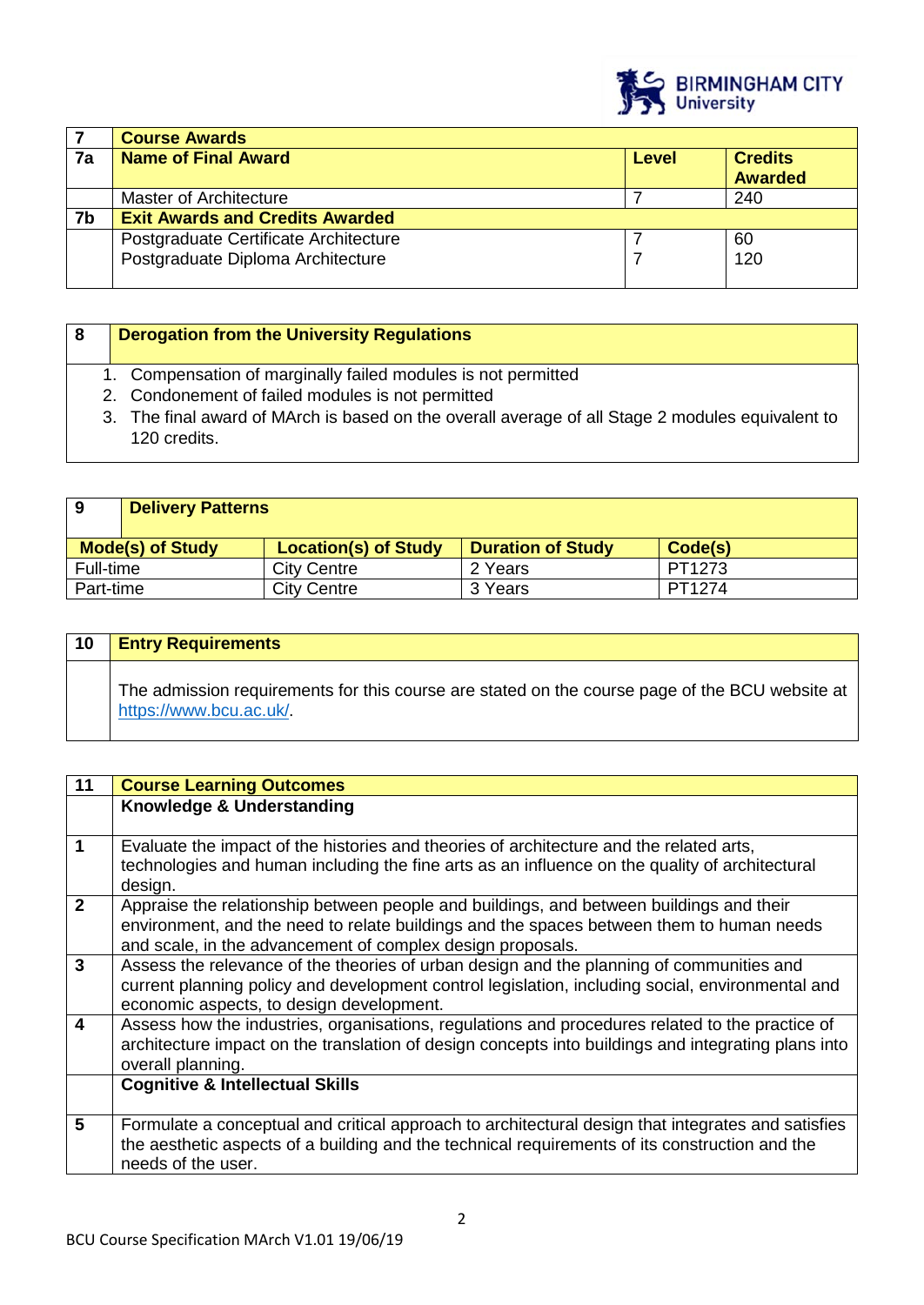

| $\overline{6}$  | Appraise the influence of history and theory on the spatial, social, and technological aspects of<br>architecture through the application of appropriate theoretical concepts to studio design projects,<br>demonstrating a reflective and critical approach. |
|-----------------|---------------------------------------------------------------------------------------------------------------------------------------------------------------------------------------------------------------------------------------------------------------|
| $\overline{7}$  | Appraise the influence of the design and development of cities, past and present on the<br>contemporary built environment;                                                                                                                                    |
| 8               | Generate complex design proposals showing understanding of current architectural issues,<br>originality in the application of subject knowledge and, where appropriate, to test new<br>hypotheses and speculations;                                           |
|                 | <b>Practical &amp; Professional Skills</b>                                                                                                                                                                                                                    |
| 9               | Prepare and present building design projects of diverse scale, complexity, and type in a variety<br>of contexts, using a range of media, and in response to a brief;                                                                                          |
| 10              | Formulate methods of investigation and preparation of the brief for a design project.                                                                                                                                                                         |
| 11              | Evaluate the structural design, constructional and engineering problems associated with building<br>design.                                                                                                                                                   |
| $\overline{12}$ | Appraise building users' requirements within the constraints imposed by cost factors and<br>building regulations.                                                                                                                                             |
|                 | <b>Key Transferable Skills</b>                                                                                                                                                                                                                                |
| 13              | Assimilate problem solving skills, professional judgement, and ability to take the initiative and<br>make appropriate decisions in complex and unpredictable circumstances;                                                                                   |
| 14              | Manage individual learning needs in understanding the personal responsibility required to<br>prepare for qualification as an architect.                                                                                                                       |
| 15              | Appraise basic management theories and business principles related to running both an<br>architects' practice and architectural projects, recognising current and emerging trends in the<br>construction industry.                                            |
| 16              | Prepare studio design projects that employ the creative application of the arts in their broadest<br>sense in relation to their conceptualisation and representation.                                                                                         |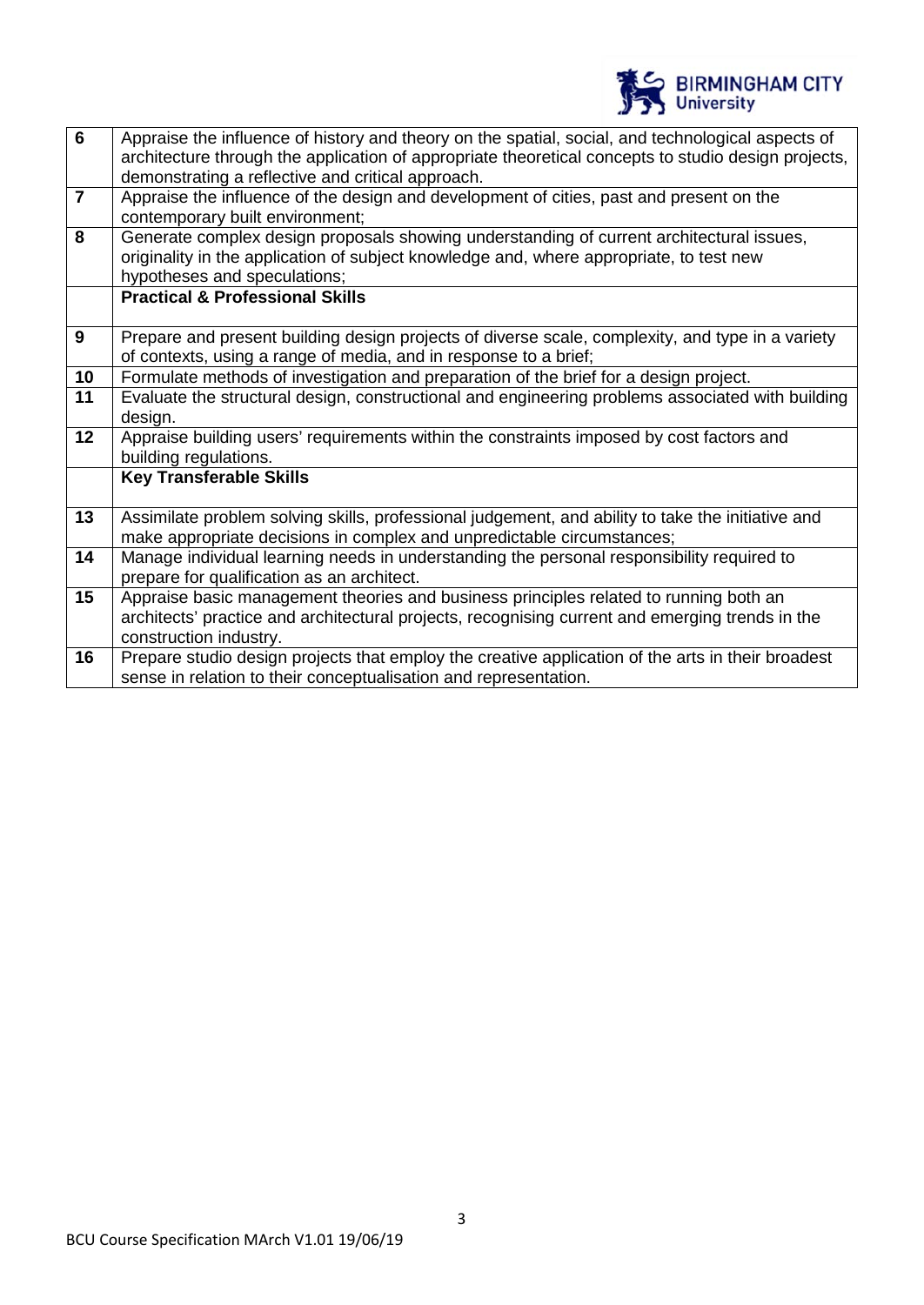

| 12 <sup>2</sup> | <b>Course Requirements</b>                                                                                                                          |                             |                     |  |
|-----------------|-----------------------------------------------------------------------------------------------------------------------------------------------------|-----------------------------|---------------------|--|
| 12a             | Level 7:<br>In order to complete this course a student must successfully complete all the following<br><b>CORE modules (totalling 240 credits):</b> |                             |                     |  |
|                 | <b>Module Code</b>                                                                                                                                  | <b>Module Name</b>          | <b>Credit Value</b> |  |
|                 | <b>Stage 1</b>                                                                                                                                      |                             |                     |  |
|                 | <b>ARC7461</b>                                                                                                                                      | <b>Advanced Praxis</b>      | 40                  |  |
|                 | <b>ARC7462</b>                                                                                                                                      | <b>Research Principles</b>  | 20                  |  |
|                 | <b>ARC7463</b>                                                                                                                                      | <b>Material Practices</b>   | 40                  |  |
|                 | <b>ARC7464</b>                                                                                                                                      | Co.Lab <sub>II</sub>        | 20                  |  |
|                 | <b>Stage 2</b>                                                                                                                                      |                             |                     |  |
|                 | <b>ARC7465</b>                                                                                                                                      | <b>Architectural Thesis</b> | 60                  |  |
|                 | <b>ARC7466</b>                                                                                                                                      | <b>Negotiated Practice</b>  | 20                  |  |
|                 | <b>ARC7467</b>                                                                                                                                      | <b>Special Study</b>        | 40                  |  |
|                 |                                                                                                                                                     |                             |                     |  |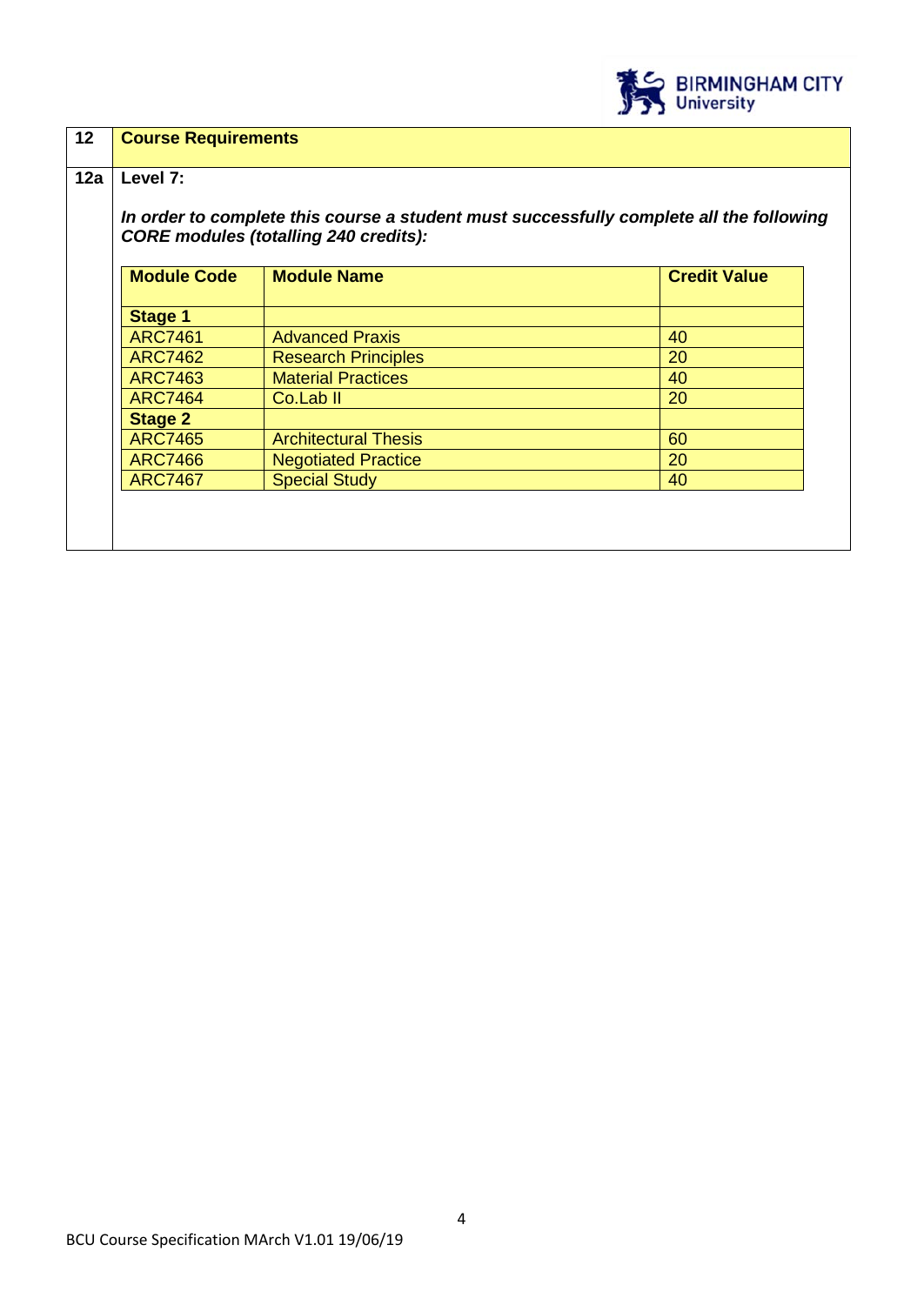

#### **12b Structure Diagram Full Time**



#### **12b Structure Diagram Part Time**

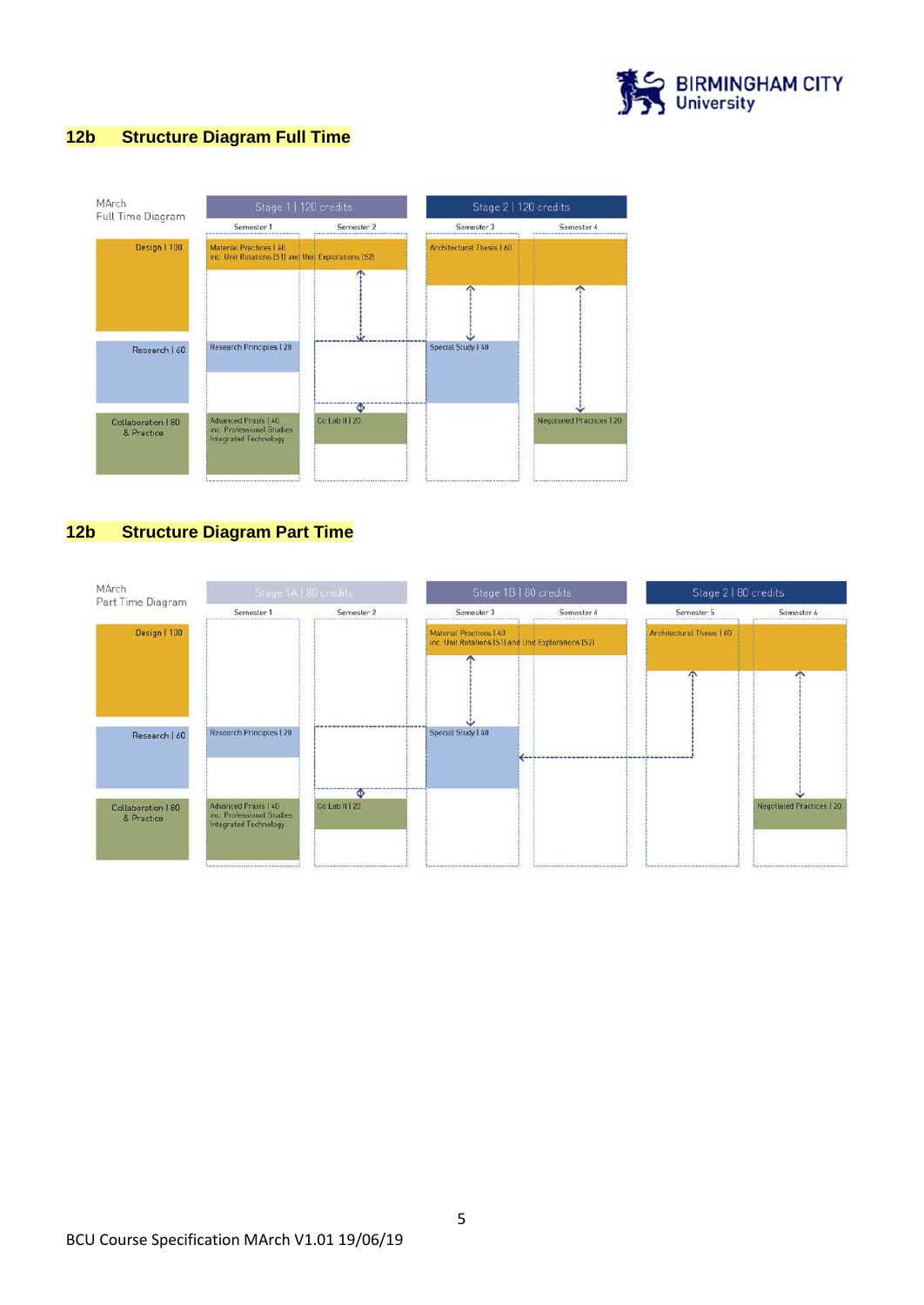

Full Time Mode (all core):

| <b>SEMESTER ONE</b>               | <b>SEMESTER TWO</b>              |
|-----------------------------------|----------------------------------|
| Advanced Praxis (40 credits)      | Material Practices (40 credits)  |
| Research Principles (20 credits)  | CoLab II (20 credits)            |
|                                   | [commence Special Study, no fee] |
| <b>SEMESTER THREE</b>             | <b>SEMESTER FOUR</b>             |
| Special Study (40 credits)        | Negotiated Practice (20 credits) |
| Architectural Thesis (60 credits) |                                  |

## Part Time Mode (all core):

| <b>SEMESTER ONE</b>               | <b>SEMESTER TWO</b>              |
|-----------------------------------|----------------------------------|
| Advanced Praxis (40 credits)      | CoLab II (20 credits)            |
| Research Principles (20 credits)  | [commence Special Study, no fee] |
| <b>SEMESTER THREE</b>             | <b>SEMESTER FOUR</b>             |
| Special Study (40 credits)        | Material Practices (40 credits)  |
| <b>SEMESTER FIVE</b>              | <b>SEMESTER SIX</b>              |
| Architectural Thesis (60 credits) |                                  |
|                                   | Negotiated Practice (20 credits) |